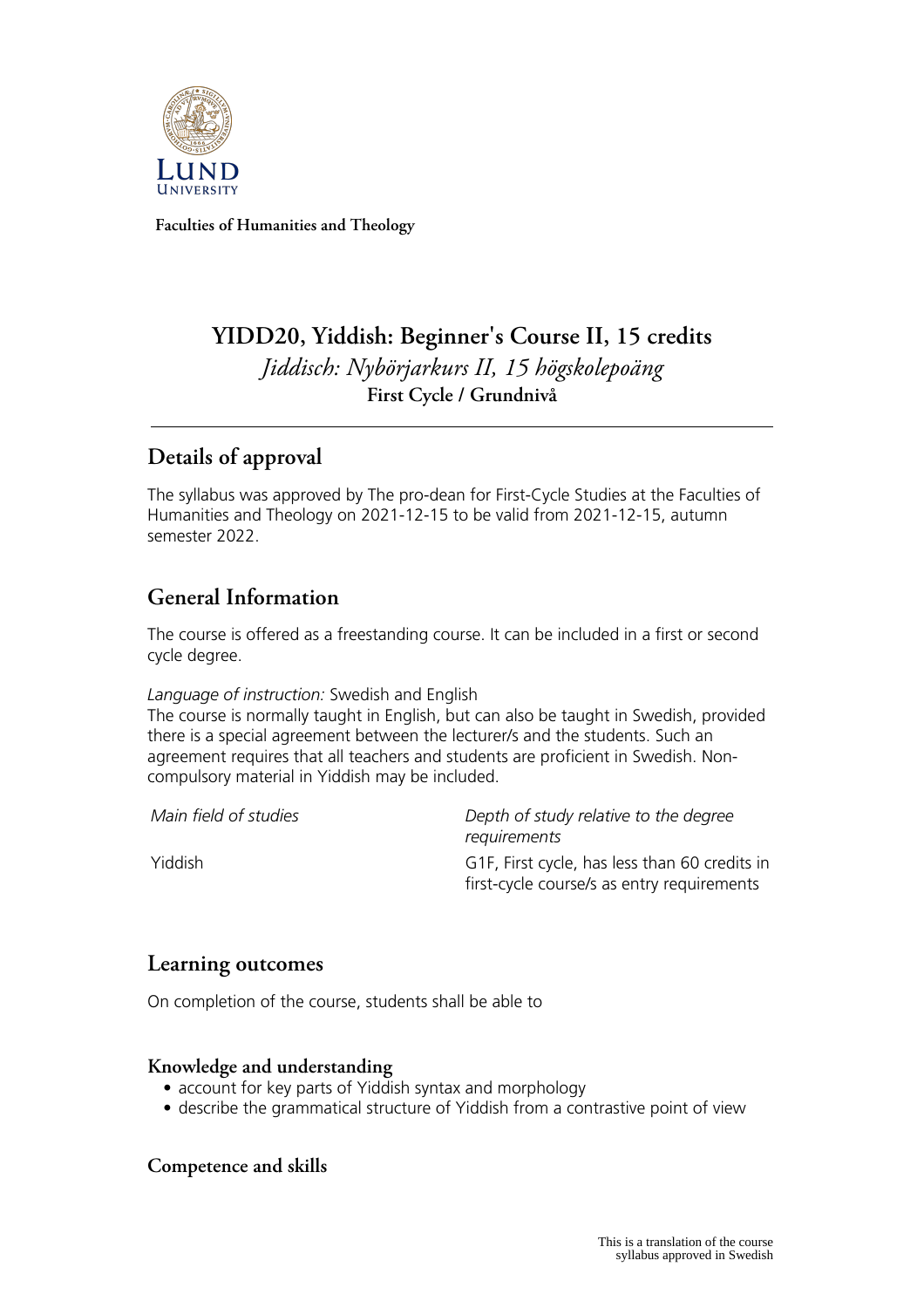- analyse Yiddish grammar from a basic contrastive perspective
- use sufficiently passive and active vocabulary to communicate in Yiddish in simple everyday situations
- provide an oral account of the content of Yiddish dialogue in common everyday situations
- read and translate simple texts from Yiddish to Swedish/English
- follow and actively participate in a prepared discussion on subjects that are familiar to the student in Yiddish with easily intelligible pronunciation
- using aids, write and present simple texts in Yiddish

#### **Judgement and approach**

- critically review, discuss and take a position on language norms and adopt a scholarly approach to language
- relate Yiddish to issues related to ethnicity, cultural encounters and cultural diversity

### **Course content**

The course allows students to deepen their knowledge of Yiddish morphology, syntax and vocabulary as well as their ability to translate between Yiddish and Swedish/English. The student's oral and written language proficiency is significantly improved in relation to the previous course through practical skills exercises in both speech and writing. The student practises speaking and writing the language in monolingual situations as well as translating between Yiddish and Swedish/English.

The course consists of the following modules:

- 1. Yiddish Grammar and Text Study II, 7.5 credits
- 2. Oral and Written Language Proficiency II, 7.5 credits

### **Course design**

The teaching consists of lectures and group exercises. The teaching consists of live streamed online lectures, seminars and 1-3 compulsory written assignments.

The course is offered as a distance learning course using an online learning platform and digital tools. Students are required to participate under these conditions, and to have access to a computer with an Internet connection as well as functioning speakers, microphone and web camera. The department will provide information about the technical requirements.

#### **Assessment**

The assessment of Module 1 is based on a camera monitored exam.

The assessment of Module 2 is based on an oral exam via Zoom at the end of the module.

The camera monitoring takes place in real time. No recording occurs. Live monitoring is required in order to assess the student's knowledge without the student having access to any aids.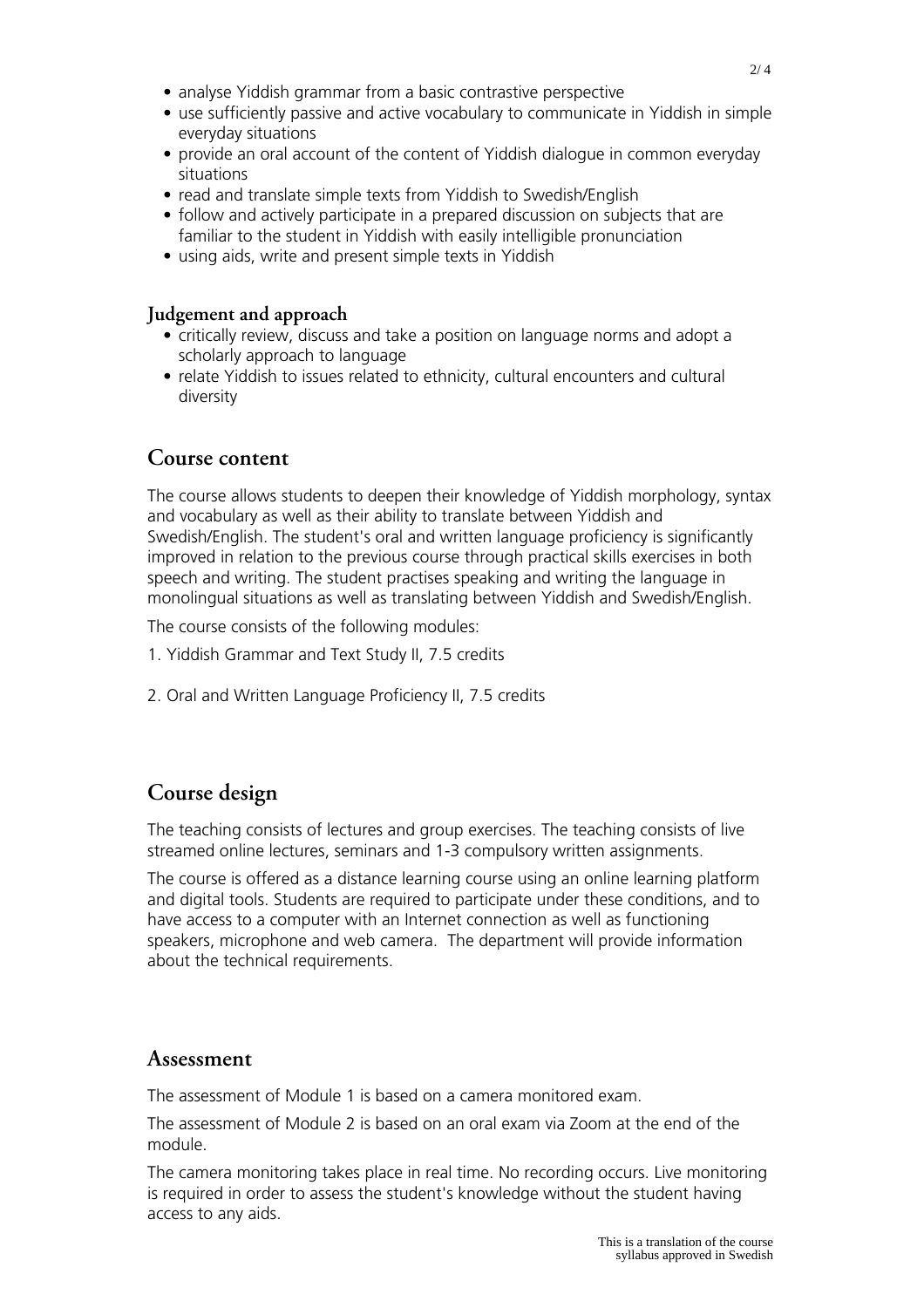The examiner, in consultation with Disability Support Services, may deviate from the regular form of examination in order to provide a permanently disabled student with a form of examination equivalent to that of a student without a disability.

*Subcourses that are part of this course can be found in an appendix at the end of this document.*

### **Grades**

Marking scale: Fail, Pass, Pass with distinction.

For the grade of Pass on the whole course, students must have been awarded at least the grade of Pass on both modules. For the grade of Pass with Distinction on the whole course, students must have been awarded the grade of Pass with Distinction on both modules.

## **Entry requirements**

To be admitted to the course, students must have successfully completed Yiddish: Beginner's Course I (YIDD10) or the equivalent.

## **Further information**

- 1. The course is offered at the Centre for Languages and Literature, Lund University.
- 2. The course replaces YIDD02 Yiddish: Language and Literature, Beginner's Course II,15 credits.
- 3. The credits allocated for course content that in whole or in part is commensurate with another course can only be credited once for a degree. For further details, see the current registration information and other relevant documentation.
- 4. Module titles in Swedish:
	- 1. Jiddisch grammatik och textläsning I
	- 2. Muntlig och skriftlig språkfärdighet I